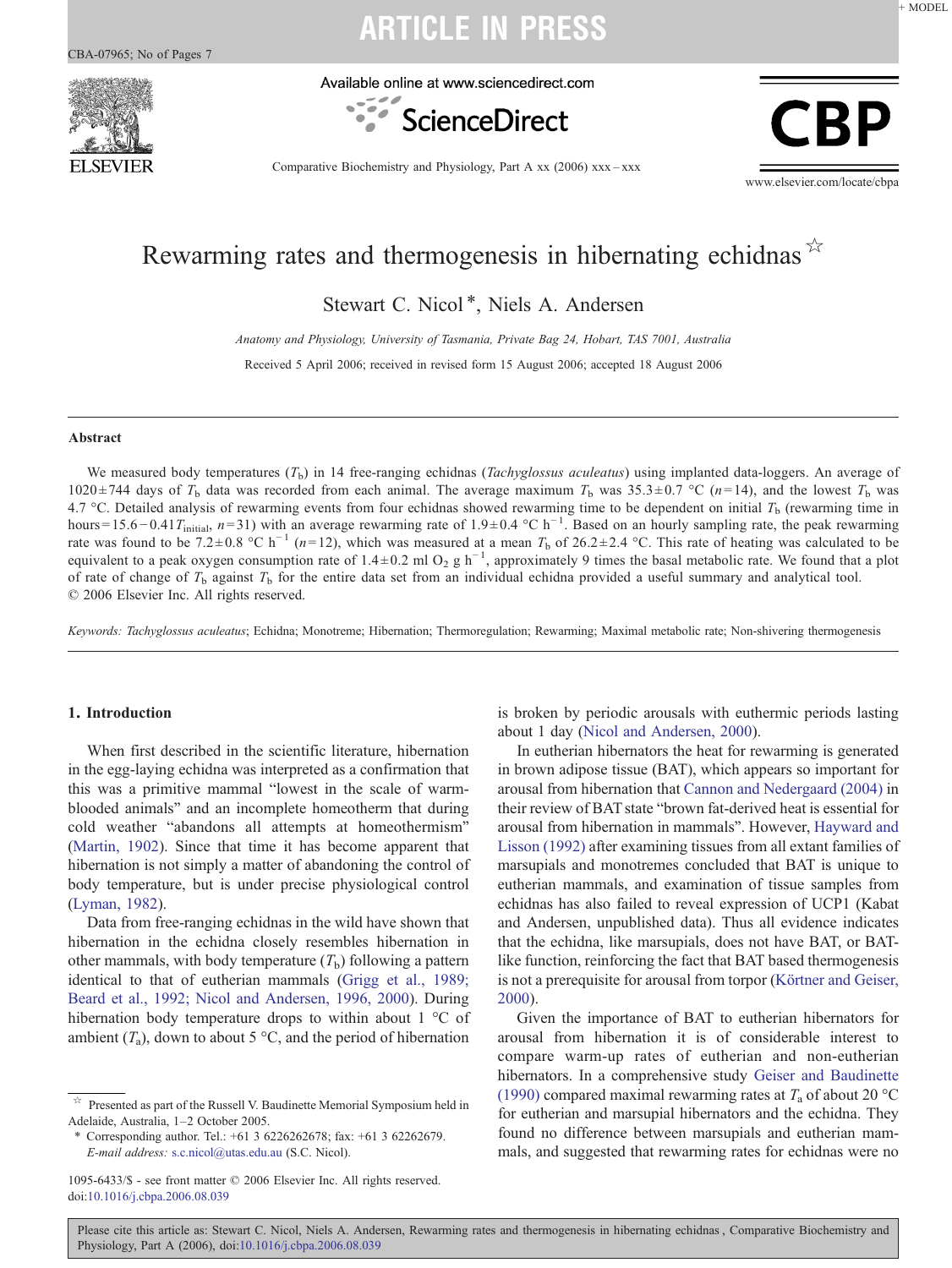<span id="page-1-0"></span>

Fig. 1. (a)  $T<sub>b</sub>$  data (black lines) recorded from an adult male echidna (1E7C, average mass 3.9 kg, mass range 3.2–5.2 kg) from January 1999 until November 2003. Gaps in the record represent the point at which loggers were exchanged, and the recovery period in which the echidna was held in captivity. Grey line shows soil temperature measured at a depth of 20 cm. The lower panel (b) shows the frequency distribution of the entire  $T<sub>b</sub>$  data set for this echidna.

lower than those for other mammals. [Stone and Purvis \(1992\)](#page-6-0) analysed a smaller data set from eutherian and marsupial heterotherms showing torpor (minimum  $T_b$  of about 20 °C, maximum body mass 230 g) whereas [Geiser and Baudinette](#page-6-0) [\(1990\)](#page-6-0) found maximal metabolic rate to be positively correlated with basal metabolic rate (BMR). [Stone and Purvis \(1992\)](#page-6-0) claimed a negative correlation between mean rewarming rate and BMR, but a positive correlation between peak warm-up rate and BMR. Neither study found a difference between rewarming rates of eutherians and marsupials, and both suggested that an absence of brown fat did not affect rewarming ability.

Because it is very difficult to induce echidnas to hibernate in the laboratory, we have for the last 10 years concentrated on studying hibernation in echidnas in the field, by using implanted temperature data-loggers in free-ranging echidnas ([Nicol and Andersen, 1996, 2000, 2002; Nicol et al., 2004\)](#page-6-0) and we have so far collected more than 39 echidna years of data from 14 animals. These data include a large number of arousals, and the principal aim of this paper is to investigate the rewarming rates of free-ranging animals under natural conditions and to compare these with published data from laboratory measurements. A data set of this size is also amenable to analyses that could not be carried out by collecting  $T<sub>b</sub>$  data manually, and we thus asked the question: "Is it possible to make inferences about the nature of thermogenesis in echidnas from this data?"

### 2. Materials and methods

Fourteen echidnas (Tachyglossus aculeatus, 9 adult female, 4 adult male and one juvenile male) were caught by hand at our field study site in the southern Tasmanian midlands, and brought to the University of Tasmania. Temperature dataloggers (Stowaway Tidbit, Onset Computer Corporation) were implanted intraperitoneally under halothane or isoflurane anaesthesia, and a tracking transmitter was glued to the spines

on the lower back. After a recovery period the echidnas were returned to their site of capture.

The loggers have a measurement range of −5–37 °C, a stated accuracy of  $\pm 0.2$  °C, and resolution of 0.16 °C. Loggers were coated in a wax-polymer compound (Elvax, Dupont) to improve water resistance and prevent tissue reactions. The final package (mass approximately 25 g) was slightly larger than the  $30 \times 41 \times 17$  mm logger, and the 95% response time of the packaged logger to a step change of 10 °C was about 7 min in a stirred water bath and 8 min in an unstirred bath. Initially 8K loggers were used but for later measurements we used 32K loggers capable of recording  $T<sub>b</sub>$  hourly for 3.7 years. To extend the recording period for the 8K loggers the sampling interval for field recording was set to 96 min in some cases, but for the majority of the recordings the sampling interval was 1 h. Loggers were calibrated before implantation and after removal. In only one case did we find a significant deviation from the specified calibration that required correction. One echidna (male 1E7C) was subsequently fitted with an activity logger (Minimitter Actiwatch) ([Nicol et al., 2004\)](#page-6-0), giving 6 months of concurrent  $T<sub>b</sub>$  and activity records. Meteorological data, including soil temperature data  $(T_{\text{soil}})$  measured at a depth of 20 cm, was obtained from an Australian Bureau of Meteorology observation station on the field site within a few km of the animals.

### 3. Results and data analysis

Details of the timing and patterns of hibernation based on some of these data have been published previously [\(Nicol and](#page-6-0) [Andersen, 2002\)](#page-6-0). Figs. 1 and 2 show two of the largest  $T<sub>b</sub>$  data sets. Fig. 1 shows  $T<sub>b</sub>$  data recorded from an adult male echidna (1E7C, average weight 3.9 kg, weight range 3.2–5.2 kg) from January 1999 until November 2003, representing a total of 35,763  $T<sub>b</sub>$  data points or 1962 days of data. Gaps in the record represent the point at which loggers were exchanged, and the recovery period in which the echidna was held in captivity. Fig. 2 is a recording from a female echidna (5D5E, average weight 3.8 kg, range 3.5–4.2 kg) from January 1997 until November 2001 (37,389 data points, 1697 days). Also shown



Fig. 2.  $T<sub>b</sub>$  of a female echidna (5D5E, average mass 3.8 kg, range 3.5–4.2 kg) from January 1997 until November 2001. Other details as in Fig. 1.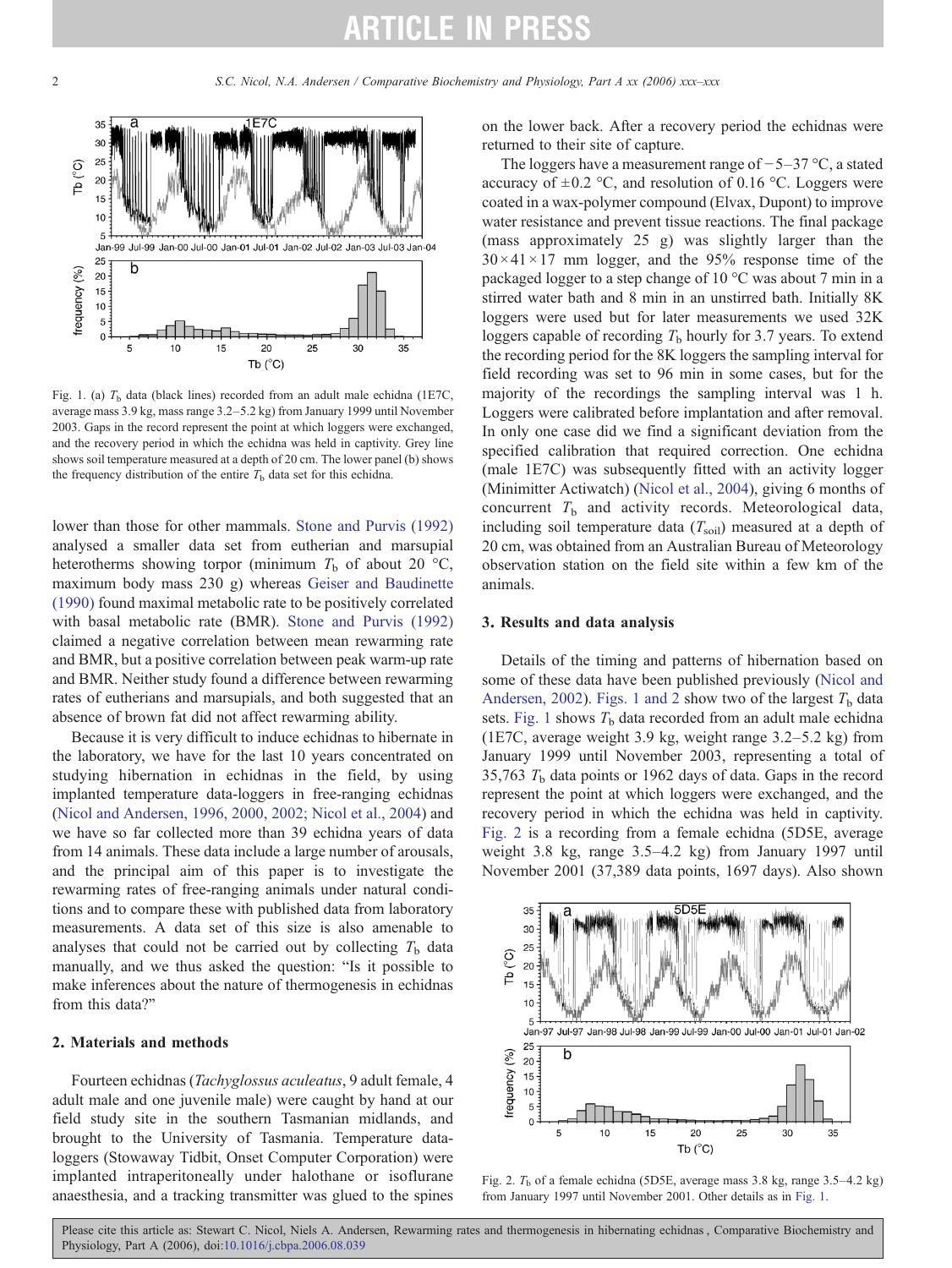<span id="page-2-0"></span>Table 1 Summary of body temperature data from 14 Tasmanian echidnas (Tachyglossus aculeatus setosus) implanted with temperature loggers

| Total record length (days)                      | $1020 \pm 744$ (263-2291), $n=14$  |
|-------------------------------------------------|------------------------------------|
| Mass (kg)                                       | $3.6 \pm 0.6$ (2.4–4.7), $n=14$    |
| $T_{\rm bmax}$ (°C)                             | $35.3 \pm 0.7$ (34.3–36.7), $n=14$ |
| $T_{\rm bmin}$ (°C)                             | $6.3 \pm 1.5$ (4.7-9.1), $n=14$    |
| $T_{\rm b}$ > 34 °C (%)                         | $0.7 \pm 0.7$ (0.1–2.6), $n=14$    |
| $dT_{\rm b}/dt_{\rm max}$ (°C h <sup>-1</sup> ) | $7.2 \pm 0.8$ (5.9–8.3), $n=12$    |
| $T_{\rm b}$ at $dT_{\rm b}/dt_{\rm max}$ (°C)   | $26.2 \pm 2.4$ (23.5–30.8), $n=12$ |

Data for 8 echidnas are derived from single logger records (263–1348 days), for one echidna the data are based on two records, and for the remaining 6 echidnas, on 4 separate logger records each. Peak warming rates  $(dT<sub>b</sub>/dt<sub>max</sub>)$  are based on 60 min sampling intervals only. All values are shown as mean $\pm$  S.D. and range; n: number of animals.

on these graphs is soil temperature measured at a depth of 20 cm. [Figs. 1b and 2b](#page-1-0) show the frequency distribution of the entire  $T<sub>b</sub>$  data set for each animal. These graphs show the timing of the annual hibernation, the length of which may vary from year to year (([Nicol and Andersen, 2002](#page-6-0)). The unusual pattern for echidna 1E7C in 2003 is due to it being disturbed during changeover of the activity logger in May, and then re-entering hibernation in August. 5D5E shows the characteristic flattening of the post-hibernation  $T<sub>b</sub>$  record in 1997, 1999, and 2000 associated with reproductive activity ([Nicol et al., 2005, Nicol](#page-6-0) [and Andersen, 2006](#page-6-0)), and which is followed in 1997 by a reentry into hibernation apparently after losing the pouch young. Data from all 14 echidnas are summarised in Table 1.

#### 3.1. Euthermic  $T<sub>b</sub>$

[Figs. 1b and 2b](#page-1-0) show that for the majority of time, when not hibernating, echidnas maintain  $T<sub>b</sub>$  in the range 30–33 °C. The frequency distribution of temperatures is essentially as described by [Grigg et al. \(1992\).](#page-6-0) The modal  $T<sub>b</sub>$  range for 10 of the 14 echidnas was 31–32 °C, 32–33 °C for 3 echidnas, and 30–31 °C for the other. For the data shown in [Fig. 1](#page-1-0), excluding the periods of torpor or hibernation, the mean  $T_b$  is 31.2 ± 1.3 °C, the mean daily  $T<sub>b</sub>$  range is 2.4  $\pm$  1.0 °C, and 98% of the data lies between 28 and 34 °C. The large daily variation in  $T<sub>b</sub>$  is associated with activity, with maxima of both normally occurring at night ([Brice et al., 2002; Nicol et al., 2004\)](#page-6-0). [Figs. 1a and 2a](#page-1-0) show that  $T<sub>b</sub>$  rarely exceeds 34 °C; for all echidnas this was only 0.7% of recording time (Table 1). In the total of 14,281 days of  $T<sub>b</sub>$  record there were only 3 data points in which  $T<sub>b</sub>$  exceeded 36 °C. On each occasion this was a single spike in  $T<sub>b</sub>$  on a warm day in February after the echidna had shown a pre-hibernatory reduction in  $T<sub>b</sub>$ . Entry into hibernation follows a reduction and then complete abolition of the daily activity cycle [\(Nicol et al., 2004](#page-6-0)).

### 3.2. Hibernating  $T_b$

[Figs. 1, 2 and 3](#page-1-0) show that during hibernation the minimum  $T<sub>b</sub>$ closely follows soil temperature  $(T_{\text{soil}})$ . It is important to note that this measurement was made several km from where the echidnas were hibernating, and that during hibernation Tasmanian echidnas bury themselves in soil, in piles of leaves and bark, under grass tussocks or rocks, or inside hollow logs or stumps (Andersen and Nicol, unpublished observation). However our results indicate that soil temperature at 20 cm is a good measure of the conditions to which a hibernating echidna is exposed. The differences between the distributions of  $T<sub>b</sub>$  below the euthermic range in [Figs. 1b and 2b](#page-1-0) reflect the fact the male echidna (1E7C) entered hibernation earlier in the year and aroused earlier than the female (5D5E), and thus was equilibrated with higher substrate temperatures. The lowest  $T<sub>b</sub>$  recorded in the field (Table 1) was 4.7 °C, recorded in 3 echidnas, which is close to the minimum of 4.5 °C recorded in the laboratory ([Nicol and](#page-6-0) [Andersen, 1993\)](#page-6-0). [Grigg et al. \(1992\)](#page-6-0) reported a minimum  $T<sub>b</sub>$  of 3.7 °C at Mt Kosciuszko at a  $T_a$  of 0.8 °C, but this was calculated from the pulse rate of a  $T<sub>b</sub>$  transmitter recorded on a tape recorder, which is subject to a number of significant potential errors, particularly at low temperatures.

### 3.3. Rewarming rates

Rates of change of  $T<sub>b</sub>$  (d $T<sub>b</sub>/dt$ ) were calculated by taking the difference between consecutive readings, and it was assumed that this rate occurred at the mid-point between  $T<sub>b</sub>$  readings. Fig. 3a shows 12 months of the recording from [Fig. 2](#page-1-0) and in Fig. 3b  $dT_b/dt$  is plotted on the same time scale. In this graph the highest warming rates occur during the periodic arousals. A comparison of results from loggers sampling at 60 and 92 min intervals showed that the calculated maximum rewarming rates were lower at the longer sampling interval (6.2±0.6 °C h<sup>-1</sup>,  $n=8$  at 92 min, cf. 7.1 ± 0.7 °C h<sup>-1</sup>,  $n=19$  at 60 min;  $t=3.2$ ,  $p= 0.003$ ), and thus only data collected at 60 min intervals were used for analyses of peak rates. To further clarify the effect of sampling rate on the calculated peak rewarming rate we fitted a sigmoid curve to one arousal event, and then investigated the effect of different sampling rates on the estimated maximum. At a 1 h sampling interval, the worst case was a 10% underestimate of  $dT_{\rm b}/dt_{\rm max}$ , and thus we believe that our data are realistic and that a sampling interval of 1 h is adequate for echidnas.



Fig. 3. 12 months of the  $T<sub>b</sub>$  and soil temperature data from [Fig. 2,](#page-1-0) with the lower panel showing rate of change of body temperature  $(dT_b/dt)$  plotted on the same time scale.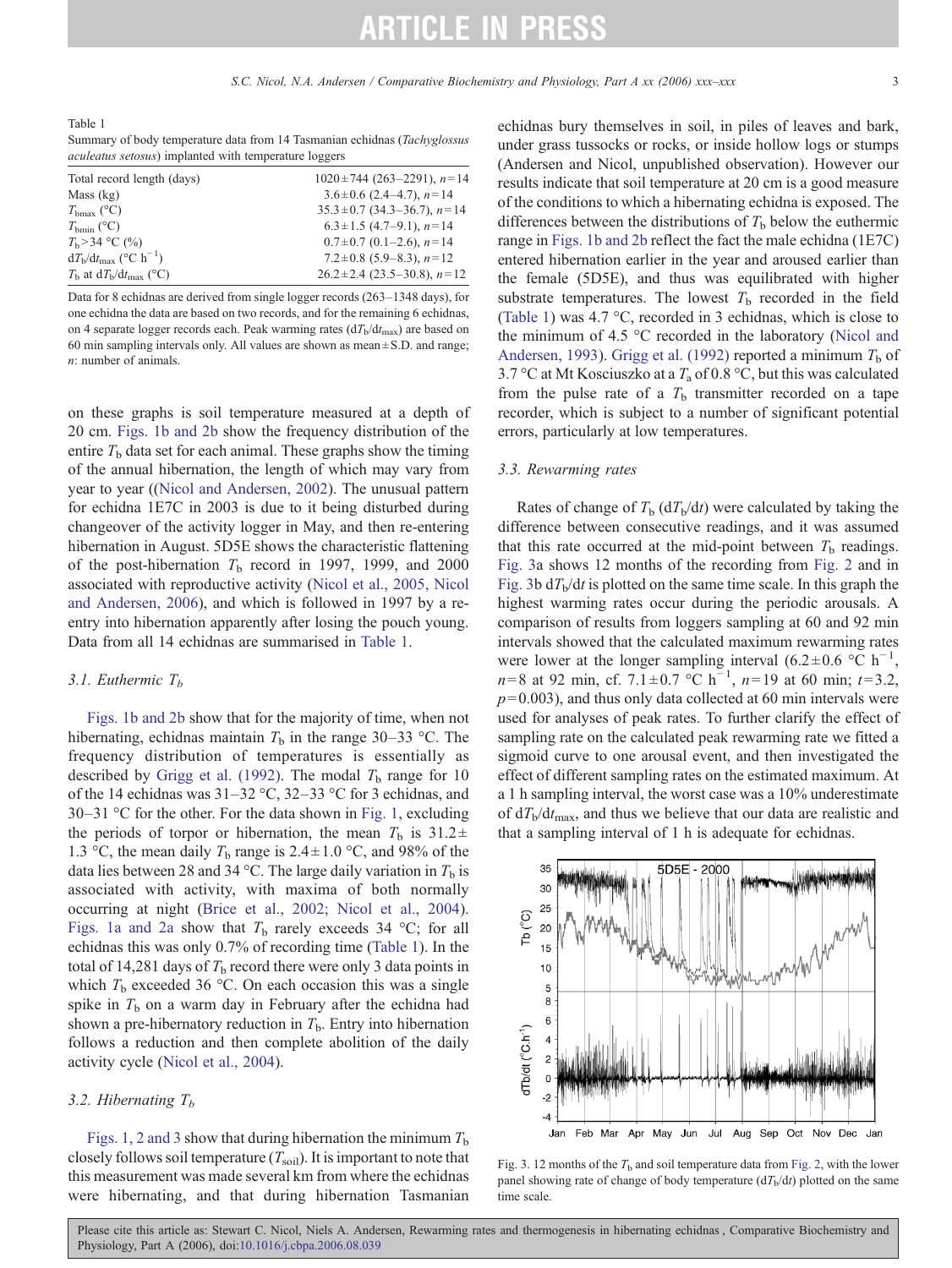<span id="page-3-0"></span>4 S.C. Nicol, N.A. Andersen / Comparative Biochemistry and Physiology, Part A xx (2006) xxx–xxx



Fig. 4. Arousal events from echidna 1E7C during February–May 2003 (upper panels) and echidna 5D5E during March–August 2000 (lower panels). The figures on the left show  $T_b$  plotted as a function of time from the first rise in  $T_b$ , and on the right, the same arousals are shown with  $dT_b/dt$  plotted as a function of  $T_b$ . As the starting  $T_b$  is in equilibrium with  $T_a$ , these figures show that maximum rewarming rates are not affected by  $T_a$ .

Fig. 4 shows arousal events from echidnas 1E7C and 5D5E during February–May 2003, and March–August 2000, respectively. The figures and analyses only include uninterrupted arousals from stable hibernation, i.e. the echidnas were thermoconforming before arousal, and the arousal was uninterrupted. We have taken the starting point as the  $T<sub>b</sub>$  before the first increase in  $T<sub>b</sub>$ , and the end point as the last point at which  $T_b$  was still increasing. When  $dT_b/dt$  is plotted against  $T<sub>b</sub>$  (Fig. 4b and d) it can be seen that the highest rates of rewarming occur in the range 21–27 °C. For the 12 echidnas in which  $T<sub>b</sub>$  was recorded at hourly intervals, the  $T<sub>b</sub>$  at peak rewarming was 31 rewarming episodes from 4 echidnas where initial  $T<sub>b</sub> < 17$  °C (i.e. the echidnas were thermoconforming) showed a weak but significant negative correlation between initial  $T<sub>b</sub>$  and arousal time (rewarming time = 15.6–0.41 $T<sub>initial</sub>$ ;  $r^2$ =0.26, p=0.003, n=31). Average rewarming time in these episodes was  $10.8 \pm 2.2$  h (n=31) from an initial  $T_b$  of  $11.7 \pm$ 2.7 °C, giving an average rewarming rate of 1.9 ± 0.4 °C h<sup>-1</sup>. Including arousals from high  $T<sub>b</sub>$ s where the echidnas were not thermoconforming did not significantly change the regression coefficients, but did increase the correlation coefficient (rewarming time=16.0 – 0.44 $T_{initial}$ ;  $r^2 = 0.70$ ,  $p < 0.0001$ ,  $n = 43$ ).

Analysis of this data also shows that initial  $T<sub>b</sub>$ , which reflects  $T_a$ , does not affect maximal rewarming rate. Overall there was a negative, but non-significant relationship between initial  $T<sub>b</sub>$  and maximal rate  $(r^2=0.07, p=0.08, n=43)$ .

### 4. Discussion

### 4.1. Rewarming from deep torpor

As [Stone and Purvis \(1992\)](#page-6-0) point out, mean rewarming rate and peak rewarming rate are quite different ways of describing rewarming; mean rewarming rates are useful in considering the energetics of arousal as a whole, whereas peak rewarming rate is more a measure of the maximum thermogenic capacity of the animal.

The field data show that peak rewarming rates of echidnas (7.2±0.8 °C h<sup>-1</sup>, [Table 1](#page-2-0)) are much greater than the rate measured by [Augee and Ealey \(1968\)](#page-6-0) of 2.2 °C h<sup>-1</sup>, which was used in the analysis of [Geiser and Baudinette \(1990\)](#page-6-0). However, this rate came from a study where torpor was induced by starvation, which would have depleted energy reserves, whereas natural hibernation in echidnas occurs after they have laid down significant fat stores [\(Falkenstein et al., 2001](#page-6-0)). These rates are also higher than those recorded in laboratory studies of normally hibernating echidnas (3–5 °C h<sup>-1</sup>, [Nicol et al., 1992](#page-6-0)).

All analyses have shown that mass is a major determinant of rewarming rates, which is a particularly important consideration when comparing echidnas with other hibernating species, as echidnas lie at the extreme end of the hibernating weight range. For example, in the analysis by [Geiser and Baudinette \(1990\)](#page-6-0) the echidna lies more than 2 standard deviations from the mean of the log weights. Thus although the regression derived by [Geiser](#page-6-0)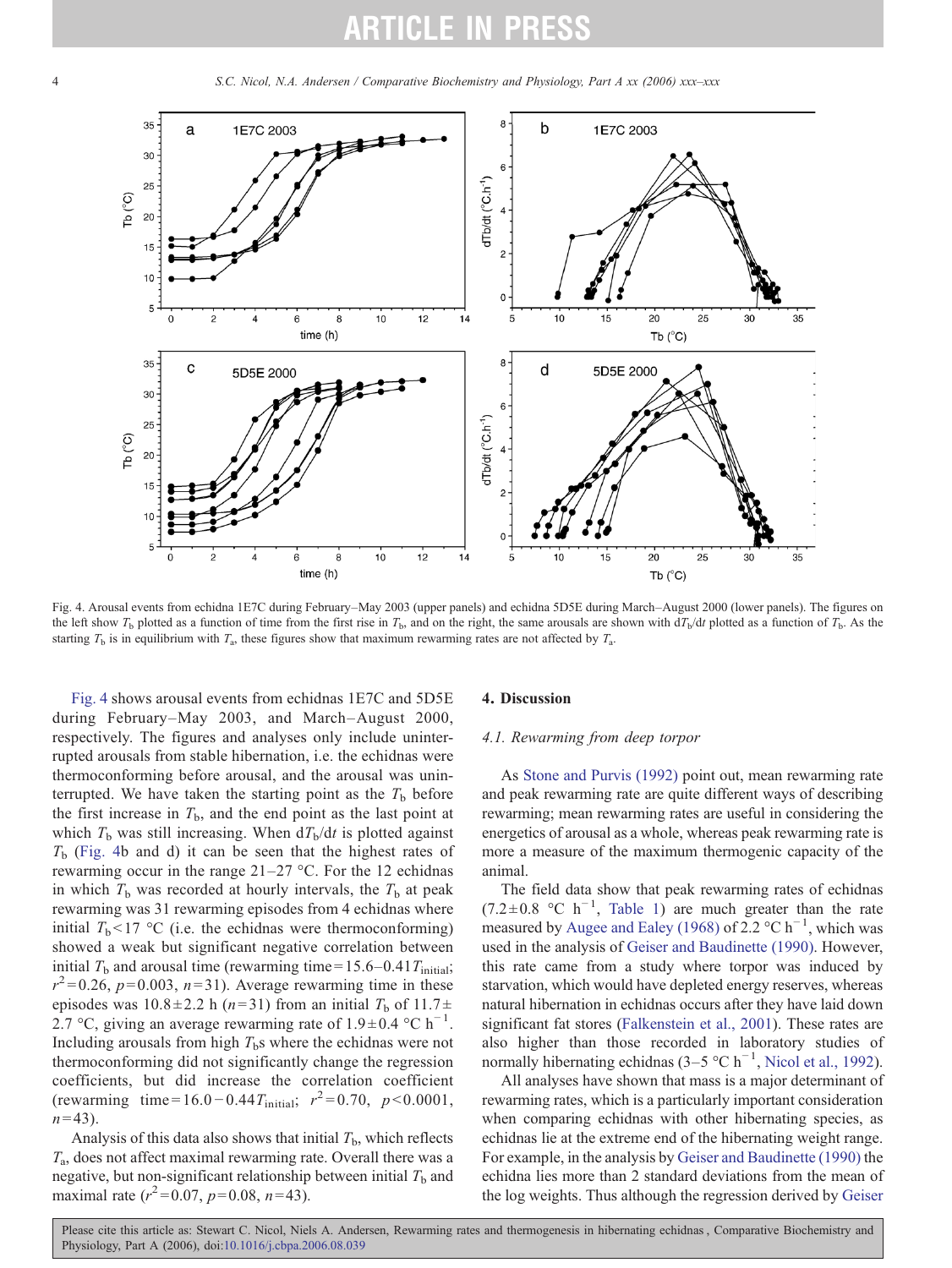<span id="page-4-0"></span>

Fig. 5. A single rewarming episode from [Fig. 4c](#page-3-0), with  $dT<sub>b</sub>/dt$  plotted against the same time scale (solid line, lower panel). The right hand axis shows the oxygen consumption equivalent of the heating rate. Also shown is calculated heat loss (broken lines) and total heat production (dot-dash lines).

[and Baudinette \(1990\)](#page-6-0) from all mammalian data predicts a value of 7.0 °C h<sup>-1</sup> at a mass of 3.6 kg, which is very close to the average echidna maximum rewarming rate in [Table 1](#page-2-0) (7.2 $\pm$ 0.8 °C h<sup>-1</sup>) the lower and upper 95% prediction intervals are 2.6 and 20.1 °C  $h^{-1}$ , respectively. The only mammals which show deep hibernation and which are of comparable mass to echidnas are marmots, but even then it is important to ensure that consistent criteria are used. [Fig. 4a](#page-3-0) and c clearly demonstrate that rewarming follows a sigmoid curve [\(Stone and Purvis, 1992\)](#page-6-0), and thus that rewarming models that assume linear warming e.g. [McKechnie and Wolf \(2004\)](#page-6-0) are an oversimplification. We assume that the sigmoid shape of the rewarming curve is due to an exponential increase in reaction rate as  $T<sub>b</sub>$  rises, in accordance with Bolzmann's factor ([Gillooly et al., 2001\)](#page-6-0), combined with a reduction in thermoregulatory drive as  $T<sub>b</sub>$  approaches the euthermic range. The sigmoid shape of the rewarming curve means that it may be difficult to determine where warming begins and ends, which can have a significant effect on estimated rewarming times, and average rewarming rates. For example, rewarming time in communally hibernating 4 kg alpine marmots (*Marmota marmota*) was calculated to be  $9.1 \pm 1.1$  h, with a mean heating rate of 2.2 ± 0.4 °C h<sup>-1</sup> ([Ruf and Arnold, 2000\)](#page-6-0), which is not significantly faster than the  $10.8 \pm 2.2$  h rewarming and average rewarming rate of 1.9±0.4 °C h<sup>-1</sup> found for echidnas. However, for free-ranging woodchucks (Marmota monax, mean mass 3.2 kg) calculated rewarming time was only 4.3 ± 1.6 h, and rewarming rate was  $6.0 \pm 0.9$  °C h<sup>-1</sup> ([Zervanos](#page-6-0) [and Salsbury, 2003](#page-6-0)). The apparently faster rewarming of the woodchucks than the alpine marmots may be partly attributed to a higher burrow temperature and higher initial  $T<sub>b</sub>$ , and the fact that rewarming time was calculated as the time taken for  $T<sub>b</sub>$  to reach 30 °C. However, a preliminary re-analysis of raw data from the study of [Ruf and Arnold \(2000\)](#page-6-0), with  $dT<sub>b</sub>/dt$  calculated in the same way as for the echidnas, yielded peak rewarming rates approximately twice those of echidnas. We expect that a similar standardised calculation for woodchucks would yield comparable rewarming rates to marmots.

#### 4.2. Metabolic rates during rewarming

The total amount of energy used by the animal between any two  $T<sub>b</sub>$  measurements must equal the increase in heat content of the animal plus heat lost to the environment. The increase in heat content,  $\Delta Q$ , as  $T_b$  rises from  $T_0$  to  $T_1 = c(T_1 - T_0)M_b$ , where c is the specific heat of animal tissues and  $M<sub>b</sub>$  is body mass. The specific heat of tissue is usually taken to be 3.48 J·g<sup>-1</sup>.°C<sup>-1</sup>[\(IUPS](#page-6-0) [Thermal Commission, 2001](#page-6-0)), but as echidnas typically will have 25–35% body fat [\(Green et al., 1992](#page-6-0)) which has a specific heat of 2.97 J  $g^{-1}$  °C<sup>-1</sup>, we have used a lower average specific heat for echidna tissue of 3.35 J  $g^{-1}$  °C<sup>-1</sup>. Assuming an energy equivalent of oxygen of 20.1 J ml<sup>-1</sup>, a rise in  $T_b$  of 1 °C per hour at this specific heat is equivalent to 0.167 ml O<sub>2</sub> g<sup>-1</sup> h<sup>-1</sup>. Fig. 5 shows a single rewarming episode from [Fig. 4](#page-3-0), with  $dT<sub>b</sub>/dt$  plotted against time (solid line). The right hand axis shows the oxygen consumption equivalent of the heating rate.

Heat lost to the environment during rewarming, when the animal is normally sheltered from wind, evaporative cooling, or radiant heating, can be simply calculated from the Scholander-Irving equation:  $\text{VO}_2 = k(T_b - T_a)$ , where  $T_a$  is ambient temperature, and  $k$  is thermal conductance. If we assume that thermal conductance during hibernation is the same as the minimum value measured during cold exposure (0.013±0.0005 ml O<sub>2</sub> g<sup>-1</sup> h<sup>-1</sup>  $^{\circ}$ C<sup>-1</sup> in the Tasmanian sub-species [\(McNab, 1984\)](#page-6-0), an assumption that is supported by estimating conductance from



Fig. 6. Data from 2001 to 2003 from [Fig. 1](#page-1-0) replotted showing  $dT_b/dt$  as a function of  $T<sub>b</sub>$ . This represents 1031 days of  $T<sub>b</sub>$  data recorded at hourly intervals. (Earlier data in [Fig. 1](#page-1-0) were collected at 92 min intervals.) Positive values of  $dT_b$ / dt are warming, negative values are cooling. The figure shows that the warming rate during periodic arousals is dependent on  $T<sub>b</sub>$ , and that in this echidna maximum rewarming rate (6.6 °C h<sup>-1</sup>) occurs at 23.6 °C. [Fig 4](#page-3-0)b represents a subset of these data.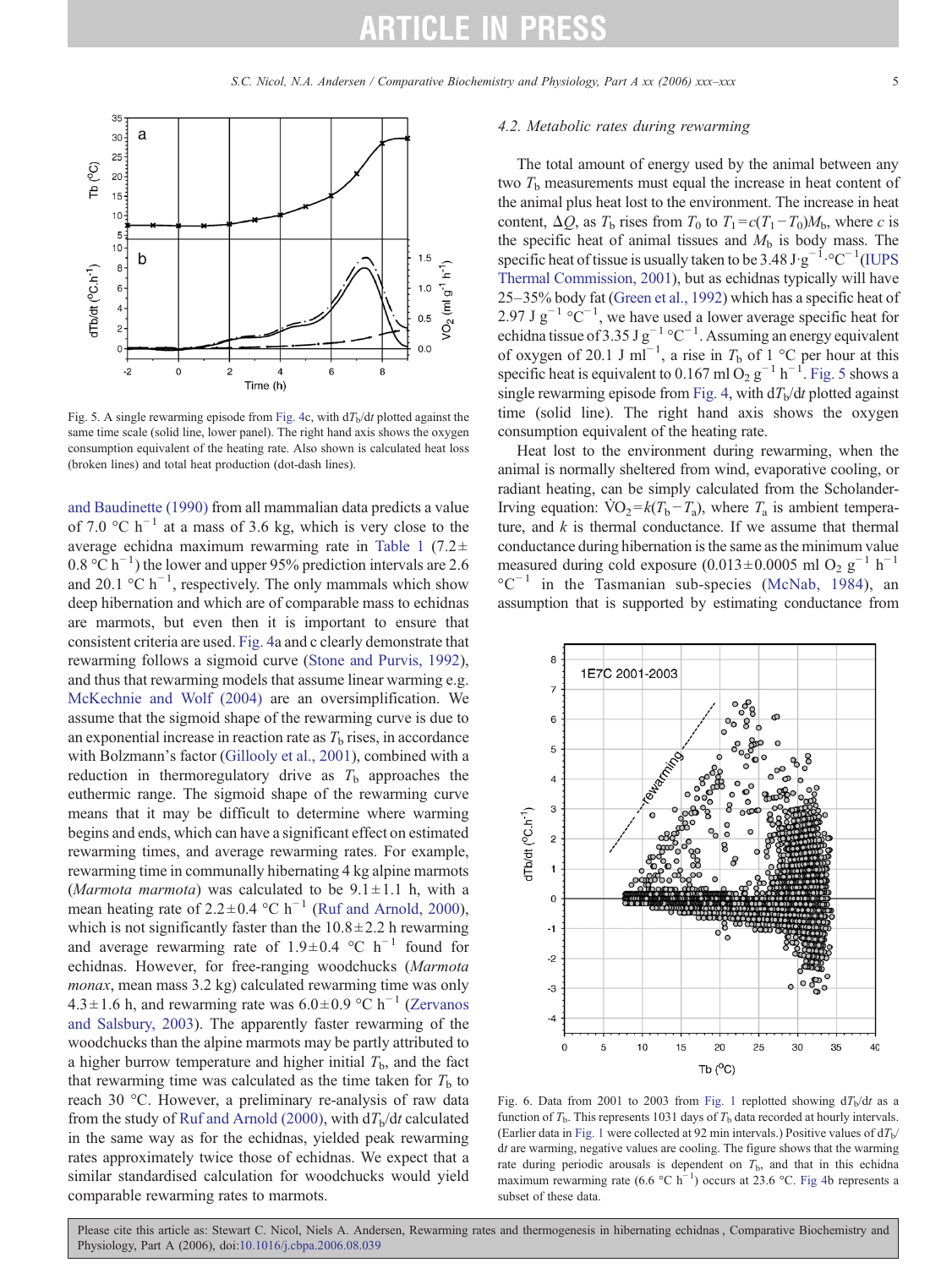cooling rates, and that  $T_a$  is 1 °C below the initial  $T_b$  [\(Geiser,](#page-6-0) [2004](#page-6-0))), it is possible to calculate the heat loss for each  $T<sub>b</sub>$  point. These calculated values are plotted in [Fig 5b](#page-4-0), along with the total heat production. For this arousal, the calculated  $\rm{VO_{2max}}$  is 1.5 ml  $O_2$   $\mathbf{g}^{-1}$  h<sup>-1</sup>. Even at the relatively low  $T_a$  for this arousal (estimated to be 6.2 °C) nearly all of the heat produced is stored and heat loss to the environment accounts for only 13% of the peak oxygen consumption. Substitution of different values for the initial  $T_a - T_b$  difference and conductance shows the calculated  $\rm{VO_{2max}}$  to be relatively insensitive to variations within the range of likely values. Based on the  $dT_b/dt_{\text{max}}$  data summarised in [Table](#page-2-0) [1,](#page-2-0) mean  $\rm \dot{VO}_{2max}$  for these animals would be about  $1.4 \pm 0.2$  ml  $\rm O_2$  $g^{-1} h^{-1}$  (1.1–1.6 ml  $O_2 g^{-1} h^{-1}$ ), approximately 9 times the BMR  $(0.15 \pm 0.01 \text{ ml g}^{-1} \text{ h}^{-1})$  ([McNab, 1984\)](#page-6-0). This is consistent with the  $\text{VO}_{2\text{max}}$  values of 0.8–1.2 ml g<sup>-1</sup> h<sup>-1</sup> measured in 2.2. kg echidnas in laboratory studies at a  $T_a$  of 5 °C, where the highest rewarming rates were  $3-5$  °C h<sup>-1</sup> ([Nicol et al., 1992; Nicol and](#page-6-0) [Andersen, 1993\)](#page-6-0), and 1.3 ml  $g^{-1}$  h<sup>-1</sup> measured during treadmill exercise [\(Hinds et al., 1993;](#page-6-0) Andersen and Nicol, unpublished observations). During rewarming, high rates of metabolism, i.e. rates in excess of normal field metabolic rate (approx.  $0.5$  ml  $O<sub>2</sub>$ )  $g^{-1}$  h<sup>-1</sup>, [Schmid et al., 2003](#page-6-0)) appear to last about 3 h [\(Fig. 5](#page-4-0)).

### 4.3. A new graphical analysis and mechanisms of thermogenesis

Extracting data for rewarming rates for individual arousals ([Fig. 4b](#page-3-0) and d) is a relatively time consuming process. In [Figs. 6](#page-4-0)



Fig. 7. Data from [Fig. 2](#page-1-0) replotted showing  $dT_b/dt$  as a function of  $T_b$ . This represents 1289 days of  $T<sub>b</sub>$  data recorded at hourly intervals. Data from November 1998 to December 1999 have not been included as they were collected at 92 min intervals. In this echidna maximum rewarming rate (7.8 °C h<sup>-1</sup>) occurs at 24.6 °C. [Fig 4d](#page-3-0) represents a subset of these data.



Fig. 8. Six months of  $dT<sub>b</sub>/dt$  data from echidna 1E7C, when it was fitted with an activity logger, overlaid on activity data (solid symbols) recorded at the same time, with both plotted against  $T<sub>b</sub>$ . This figure shows that the solid blocks of data points on the right of [Figs. 6 and 7](#page-4-0) are associated with activity.

[and 7,](#page-4-0) the data from [Figs. 1 and 2](#page-1-0) have been replotted, with  $dT<sub>b</sub>/dt$ plotted against  $T<sub>b</sub>$ . The points in the upper left quadrant of the figure correspond to the data on the left of [Fig. 4](#page-3-0)b, i.e. rewarming up to  $dT<sub>b</sub>/dt<sub>max</sub>$ , and clearly shows the relationship between rewarming rate and  $T<sub>b</sub>$ . All  $dT<sub>b</sub>/dt$  values above the zero line are by definition warming, and the block of warming data on the right of [Figs. 6 and 7](#page-4-0) represents rises in  $T<sub>b</sub>$  associated with the daily activity cycle, as is clear from Fig. 8, where  $dT<sub>b</sub>/dt$  data are overlaid on activity data recorded at the same time. These data from the one echidna with an activity logger show there is no significant detectable activity until  $T_b > 23$  °C with most activity occurring at  $T_b > 29$  °C. This is consistent with observations that shivering is not visible when  $T<sub>b</sub>$  is below 20 °C ([Grigg et al.,](#page-6-0) [1992](#page-6-0)), and the lowest  $T<sub>b</sub>$  observed in active echidnas by [Brice](#page-6-0) [et al. \(2002\)](#page-6-0) was 23 °C. Thus [Figs. 6](#page-4-0)–8 suggest that there is a fundamental difference between the heat production during rewarming from hibernation, and the heat production associated with gross activity. Echidnas clearly have a very effective thermogenic mechanism, and given the absence of brown adipose tissue, skeletal muscle, which makes up a large proportion of body mass, and which has a high intrinsic capacity for ATP-splitting ([Hohtola, 2004\)](#page-6-0) seems the most likely site of thermogenesis. We can only speculate as to whether this is more likely to be associated with shivering thermogenesis (thermoregulatory muscle tone, rather than "true shivering") or thermogenesis without contractile activity ([Di Maria et al., 2002\)](#page-6-0).

### Acknowledgements

We thank Megan Richards, Christina Vedel-Smith, Anna Reye and David Lovell for their invaluable assistance in the